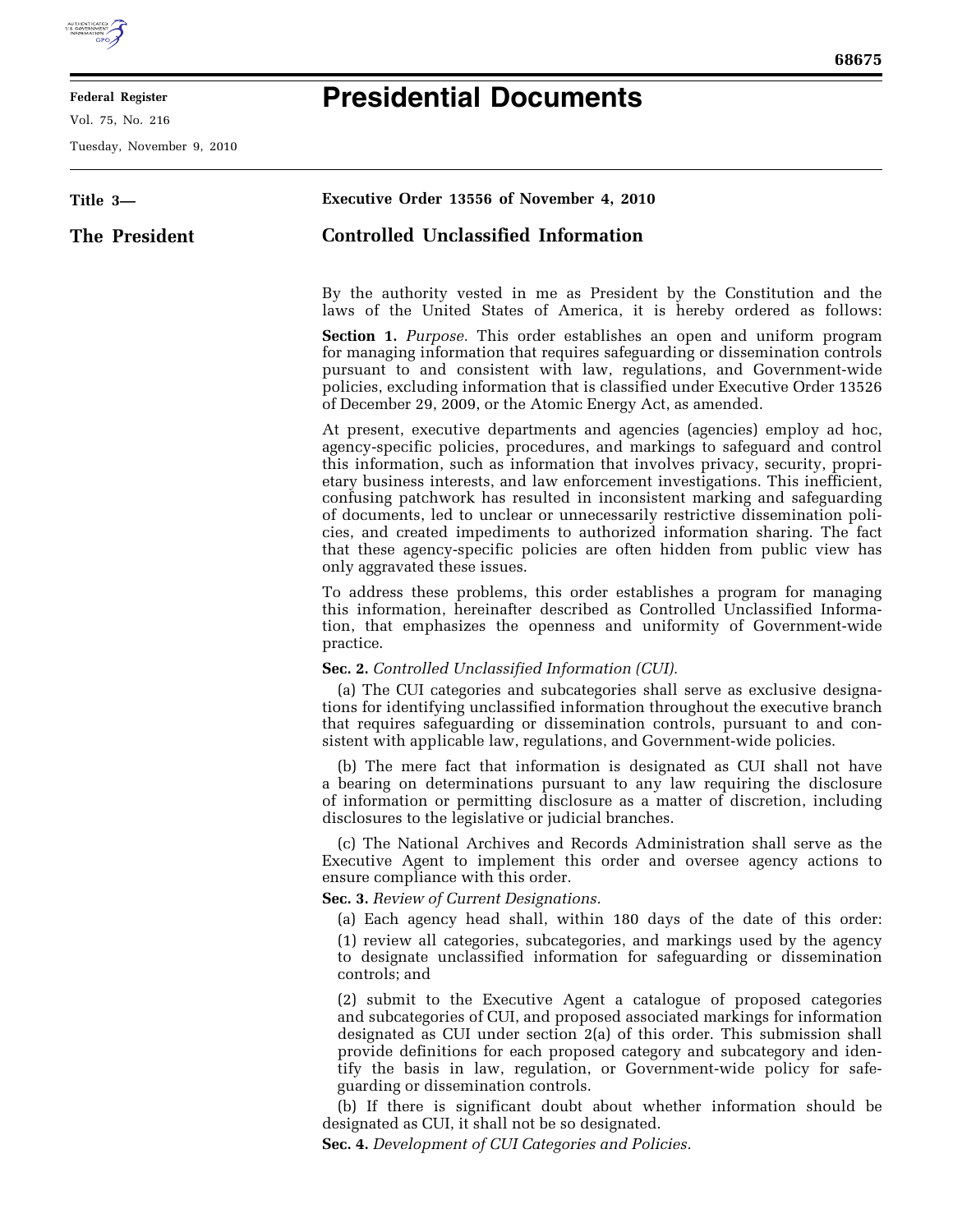(a) On the basis of the submissions under section 3 of this order or future proposals, and in consultation with affected agencies, the Executive Agent shall, in a timely manner, approve categories and subcategories of CUI and associated markings to be applied uniformly throughout the executive branch and to become effective upon publication in the registry established under subsection (d) of this section. No unclassified information meeting the requirements of section 2(a) of this order shall be disapproved for inclusion as CUI, but the Executive Agent may resolve conflicts among categories and subcategories of CUI to achieve uniformity and may determine the markings to be used.

(b) The Executive Agent, in consultation with affected agencies, shall develop and issue such directives as are necessary to implement this order. Such directives shall be made available to the public and shall provide policies and procedures concerning marking, safeguarding, dissemination, and decontrol of CUI that, to the extent practicable and permitted by law, regulation, and Government-wide policies, shall remain consistent across categories and subcategories of CUI and throughout the executive branch. In developing such directives, appropriate consideration should be given to the report of the interagency Task Force on Controlled Unclassified Information published in August 2009. The Executive Agent shall issue initial directives for the implementation of this order within 180 days of the date of this order.

(c) The Executive Agent shall convene and chair interagency meetings to discuss matters pertaining to the program established by this order.

(d) Within 1 year of the date of this order, the Executive Agent shall establish and maintain a public CUI registry reflecting authorized CUI categories and subcategories, associated markings, and applicable safeguarding, dissemination, and decontrol procedures.

(e) If the Executive Agent and an agency cannot reach agreement on an issue related to the implementation of this order, that issue may be appealed to the President through the Director of the Office of Management and Budget.

(f) In performing its functions under this order, the Executive Agent, in accordance with applicable law, shall consult with representatives of the public and State, local, tribal, and private sector partners on matters related to approving categories and subcategories of CUI and developing implementing directives issued by the Executive Agent pursuant to this order.

**Sec. 5.** *Implementation.* 

(a) Within 180 days of the issuance of initial policies and procedures by the Executive Agent in accordance with section 4(b) of this order, each agency that originates or handles CUI shall provide the Executive Agent with a proposed plan for compliance with the requirements of this order, including the establishment of interim target dates.

(b) After a review of agency plans, and in consultation with affected agencies and the Office of Management and Budget, the Executive Agent shall establish deadlines for phased implementation by agencies.

(c) In each of the first 5 years following the date of this order and biennially thereafter, the Executive Agent shall publish a report on the status of agency implementation of this order.

**Sec. 6.** *General Provisions.* 

(a) This order shall be implemented in a manner consistent with:

(1) applicable law, including protections of confidentiality and privacy rights;

(2) the statutory authority of the heads of agencies, including authorities related to the protection of information provided by the private sector to the Federal Government; and